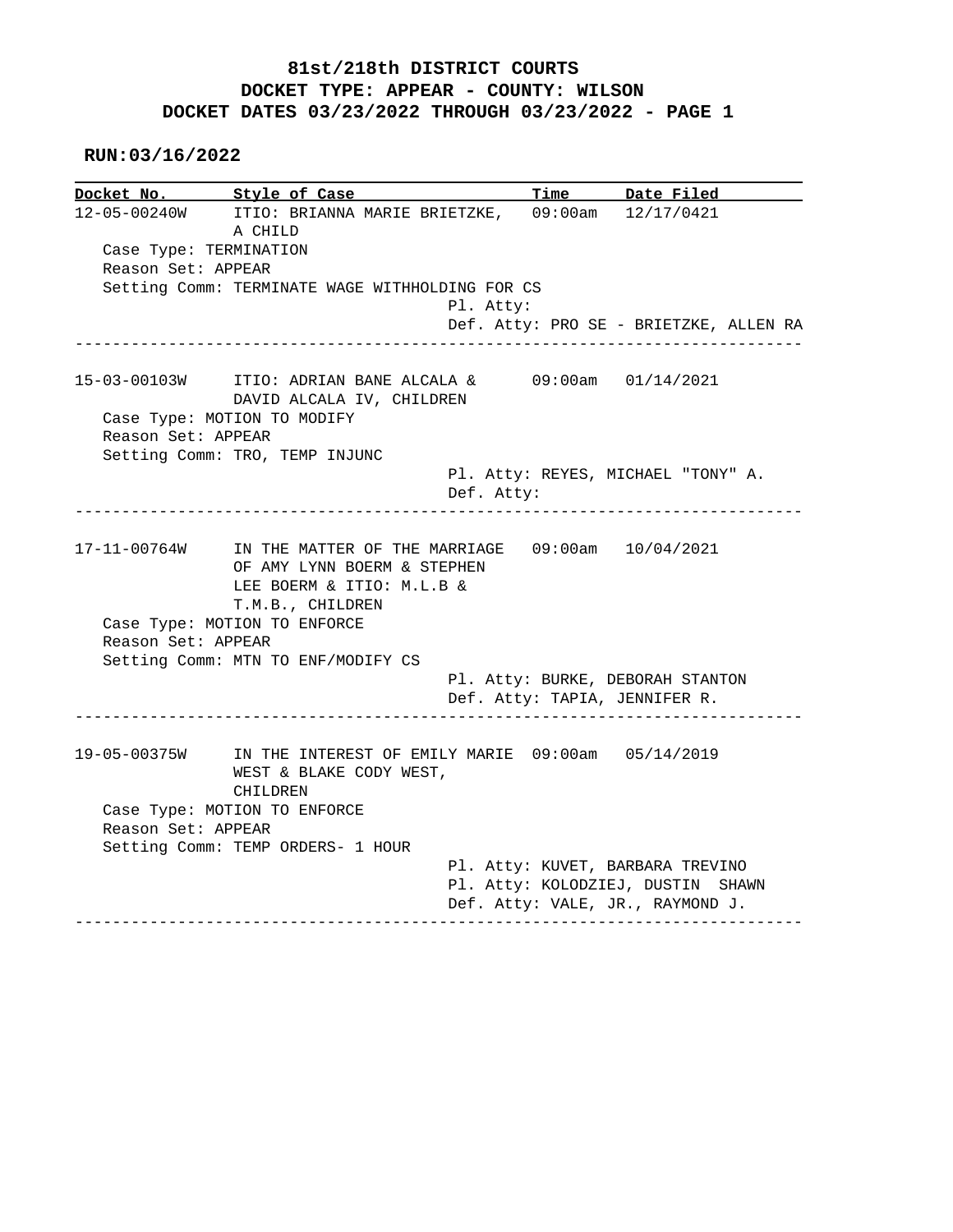# **81st/218th DISTRICT COURTS DOCKET TYPE: APPEAR - COUNTY: WILSON DOCKET DATES 03/23/2022 THROUGH 03/23/2022 - PAGE 2**

 **RUN:03/16/2022**

|                    | Docket No. Style of Case                                                                          |                                                              | Time Date Filed                    |
|--------------------|---------------------------------------------------------------------------------------------------|--------------------------------------------------------------|------------------------------------|
|                    | 19-05-00392W CHRISTOPHER MARTIN BISHOP<br>VS.<br>ROBERT SEAN ALLEN AND CHALK                      |                                                              | $09:00$ am $05/31/2019$            |
|                    | MOUNTAIN SERVICES OF TEXAS                                                                        |                                                              |                                    |
|                    | Case Type: INJURY/DAMAGE INVOLVING VEHICLE                                                        |                                                              |                                    |
| Reason Set: APPEAR |                                                                                                   |                                                              |                                    |
|                    | Setting Comm: MTN FOR TRAL SETTING (10 MINS)                                                      |                                                              | Pl. Atty: LINNSTAEDTER, JASON ROE  |
|                    |                                                                                                   | Pl. Atty: MUTH, AMANDA L.                                    |                                    |
|                    |                                                                                                   | Def. Atty: ORTEGA, DAVID L.                                  |                                    |
|                    |                                                                                                   |                                                              | Def. Atty: SPENCER, MICHELLE DIANE |
|                    |                                                                                                   |                                                              | Def. Atty: NAVARRO, STEPHEN D.     |
|                    |                                                                                                   | ---------------------------                                  |                                    |
|                    | 21-03-00183W IMOM: JENNIE PEEK AND JACOB 09:00am 03/12/2021<br>PEEK AND ITIO THE PEEK<br>CHILDREN |                                                              |                                    |
|                    | Case Type: DIVORCE WITH CHILDREN                                                                  |                                                              |                                    |
| Reason Set: APPEAR |                                                                                                   |                                                              |                                    |
|                    | Setting Comm: FINAL HRG - 2 HRS                                                                   |                                                              |                                    |
|                    |                                                                                                   |                                                              | Pl. Atty: PADIA, TRISHA MORALES    |
|                    |                                                                                                   |                                                              |                                    |
|                    |                                                                                                   | Pl. Atty: DUNHAM, FRANCES V.                                 |                                    |
|                    |                                                                                                   |                                                              | Def. Atty: CAMPBELL, R. DOUGLAS    |
| 21-03-00195W       | IMOM: PAULA THOMPSON AND DAVID 09:00am 03/16/2021                                                 |                                                              |                                    |
|                    | THOMPSON<br>Case Type: DIVORCE NO CHILDREN                                                        |                                                              |                                    |
| Reason Set: APPEAR |                                                                                                   |                                                              |                                    |
|                    | Setting Comm: MT FOR T.O. & FOR APPRAISERS & BUS VALUATION-1 HR                                   |                                                              |                                    |
|                    |                                                                                                   | Pl. Atty: NETTLES, THERESA                                   |                                    |
|                    |                                                                                                   | Def. Atty: ZAPATA, RAY                                       |                                    |
|                    |                                                                                                   |                                                              |                                    |
| 21-05-00321W       | IMOM: AMANDA KEYLICH &<br>CHANTHAY PATHAPHONE                                                     |                                                              | $09:00$ am $05/06/2021$            |
|                    | Case Type: DIVORCE WITH CHILDREN                                                                  |                                                              |                                    |
| Reason Set: APPEAR |                                                                                                   |                                                              |                                    |
|                    | Setting Comm: FINAL HRG-1 HOUR                                                                    |                                                              |                                    |
|                    |                                                                                                   | Pl. Atty: TAPIA, JENNIFER R.                                 |                                    |
|                    |                                                                                                   | Pl. Atty: TAPIA, JENNIFER R.<br>Pl. Atty: TAPIA, JENNIFER R. |                                    |